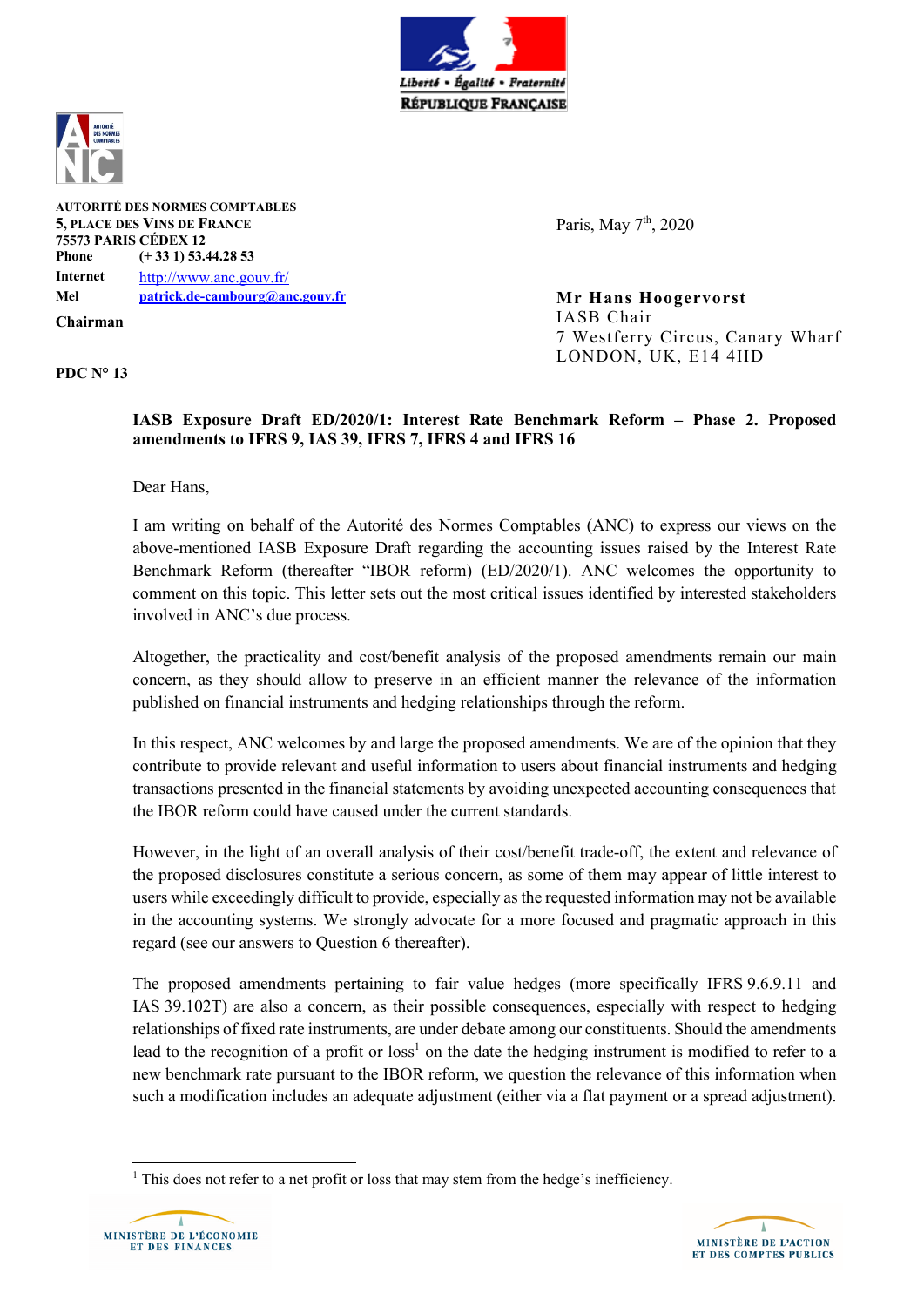We would therefore recommend clarifying the intended outcome of the proposed amendment on this issue (see our answers to Question 3).

Our detailed answers to each question are included below.

We stand at your disposal should you want to discuss any aspect of our letter.

Yours sincerely,

Patrick de Cambong,

Patrick de CAMBOURG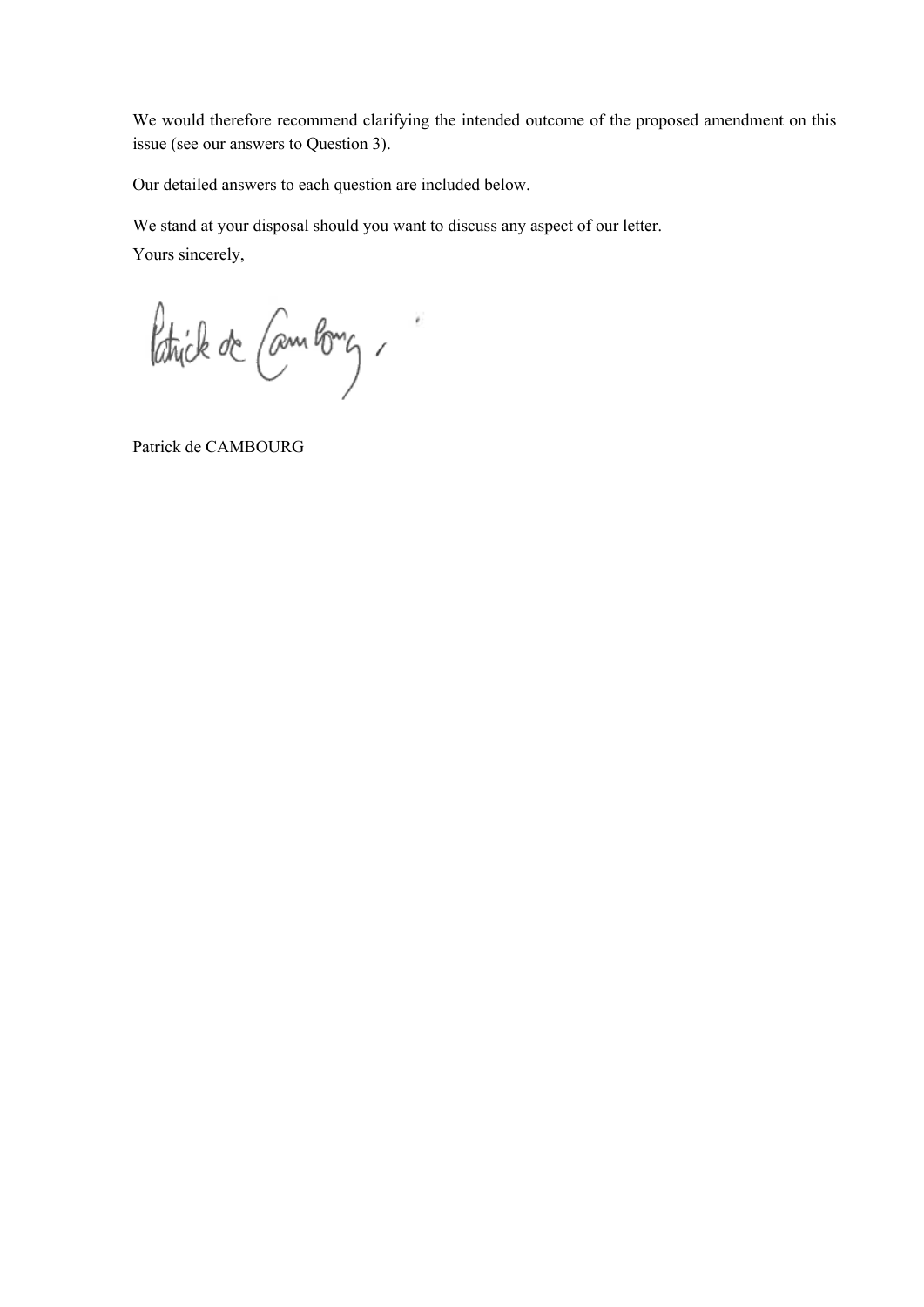## **Q1: Modification of financial assets and liabilities**

- 1. We agree with the decision to limit the scope of the amendment to the modifications requested by the IBOR reform. We also agree that the definition of modifications provided in paragraph 6.9.2 should only be applicable to modifications included in the scope of the amendment, as it allows to avoid any unintended consequences outside the scope of the reform.
- 2. As a consequence of this scope limitation, this definition of modifications shall not preclude in any way the possibility of a different outcome for the IASB's due process expected to take place on the issues raised by financial instruments' modifications outside the realm of the IBOR reform.
- 3. We agree with the criteria laid down in Q1(c), as they appear to be a pragmatic solution to the issues raised by any contract modifications pertaining to the reform.

# **Q2: Amendments to hedging relationships**

- 4. The proposed amendments will avoid discontinuing hedging relationships when the hedged items and hedging instruments are modified and the related hedging documentation is amended accordingly due to the sole IBOR reform.
- 5. We therefore agree with the proposed amendments to IFRS 9 and IAS 39 as they provide an adequate solution to disclose relevant and useful information about risk management and hedging transactions in financial statements without undue costs.

# **Q3: Accounting for qualifying hedging relationships and groups of items**

- 6. We agree with the proposed amendments to cash flow hedges, and especially the requirement to remeasure the cash flow hedge reserve.
- 7. We agree with the proposed amendments to the requirements pertaining to groups of items designated as hedged items in a hedging relationship.
- 8. The consequences of the requirements relating to fair value hedges (IFRS 9.6.9.11 and IAS 39.102T) remain under debate among our constituents, which is a clear sign of the need to clarify their scope and consequences.
- 9. More specifically, we question the need and the usefulness of recognising a day-one profit or loss on the day the underlying benchmark rate of the hedging instrument is modified, when such modification is compensated for adequately (either a flat payment or a spread adjustment).
- 10. Indeed, it remains unclear whether the proposed amendments allow for the remeasurement of the hedged items by adjusting its parameters (and especially the credit margin for a fixed-rate instrument) to take into account the alternative benchmark rate used to remeasure the fair value of the hedging instrument. To allow for such an adjustment of the credit margin at the date of the derivative's remeasurement seems the only satisfactory approach to avoid the recognition of a dayone profit or loss of little relevance to the users.
- 11. Prohibiting the remeasurement using an amended credit margin of the hedged item (as could be inferred from BC.61) or requesting that such a remeasurement should take place at the date of the hedge's inception (as could be inferred from BC.63) would both lead to recognizing a gain or loss with no links to the hedge's effectiveness, and hence of no relevance.
- 12. Therefore, the amendment should lay out more clearly the consequences of IFRS 9.6.9.11 (b) and IAS 39.102 (b), and their interplay with BC.61 and BC.63. The possibility to remeasure the cash flows on the hedged item at the date of the hedging instrument's remeasurement using adequate parameters, and especially an adjusted credit margin, consistent with the alternative benchmark rate, should be more readily expressed.